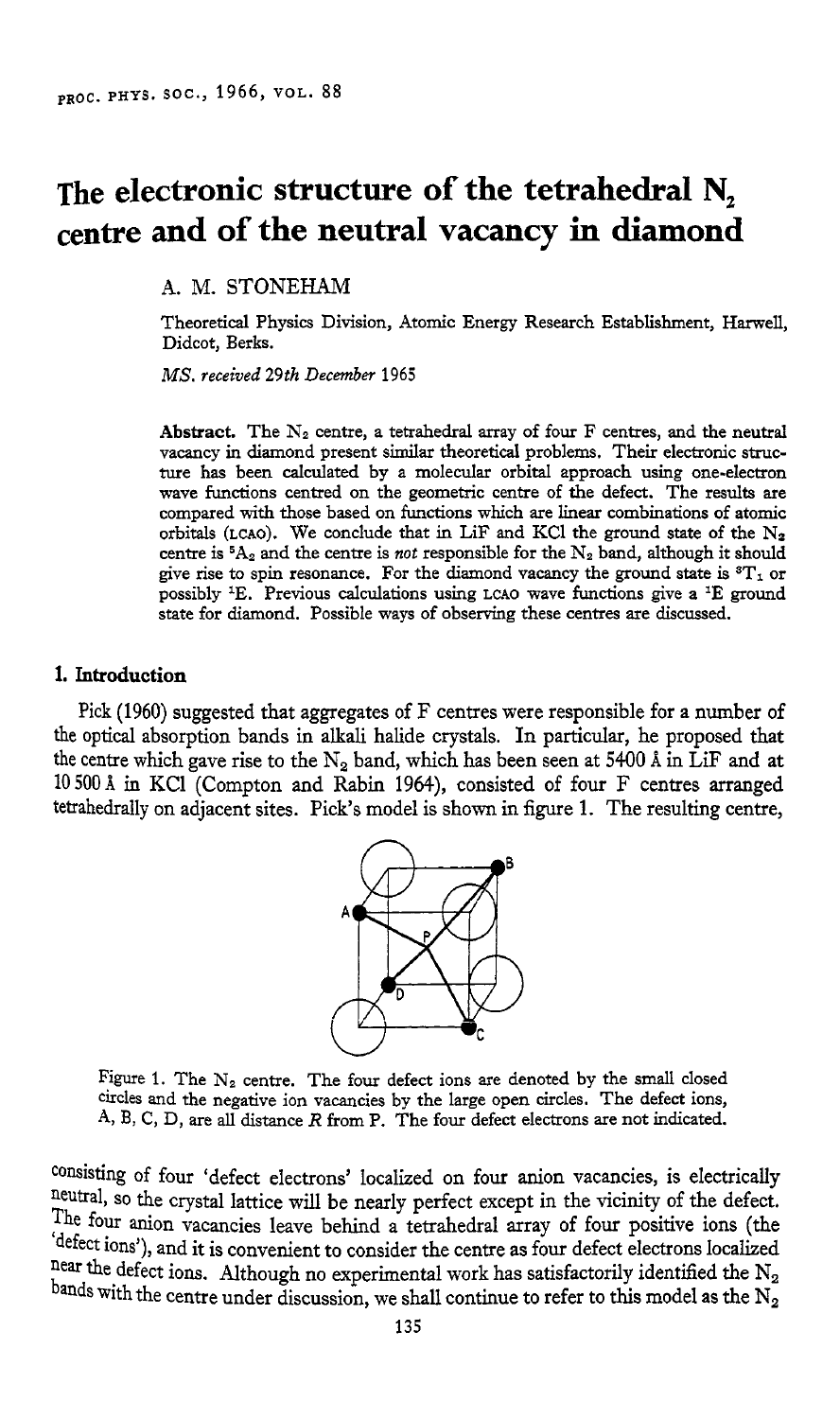centre. In the present paper we calculate the electronic structure and energy levels of the N<sub>2</sub> centre for several crystals. No attempt is made to calculate the stability of the centre, i.e. we calculate relative rather than absolute energies throughout.

It is shown in § 3 that the properties of the defect electrons are almost entirely determined by the defect ions-the rest of the lattice fixes the defect ion positions, but otherwise has little effect. The electronic structure of the centre can thus be determined by a molecular orbital calculation. The choice of one-electron molecular orbitals for *&e*  defect electrons is discussed in **5 2.** The four-electron wave functions are limited by *&e*  Pauli exclusion principle, and for these we adopt linear combinations of Slater determinants with the required spin and symmetry: The calculation of the electronic energy levels is then that of solving the appropriate secular equations, in which the total Hamiltonian includes the interaction between the defect electrons as well as their kinetic energy and potential energy of interaction with the lattice. Configuration interaction is included completely in solving these secular equations.

The present calculation is related to the calculations of the electronic structure of the neutral vacancy in diamond (Coulson and Kearsley 1957, Yamaguchi 1962). In the diamond lattice each atom is covalently bonded to its four neighbours, which are arranged tetrahedrally around it. The removal of an atom breaks the four bonds to its neighbours, and the four electrons of the neighbours which previously contributed to these bonds are analogous to the defect electrons of the  $N_2$  centre. Certain features of the work on diamond carry over directly to the present case. Thus the four-electron wave functions are written in terms of the one-electron functions in the same way, and secular equations have the same form. On the other hand, the appropriate one-electron molecular orbitals differ and the potentials in which the defect electrons move are ditferent. For the **alkali**  halides the perfect lattice is a cubic array of positive and negative ions, and the defect ions are positive ions, whereas in diamond the perfect lattice is non-polar, being a tetrahedral array of covalently bonded atoms, in which the analogues of the defect ions are covalently bonded to the rest of the lattice. The calculations here concentrate on the cases of the alkali halides LiF and KCl, the *two* cases in which the N, centre has been tentatively identified (Compton and Rabin 1964). Results are also given for the vacancy in diamond, and, although these must be treated with reserve, they verify some of the conclusions of the previous calculations and shed some light on the differences between the results of Coulson and Kearsley and those of Yamaguchi.

In **5** 2 we discuss the electronic wave functions. Two forms of one-electron molecular orbital are considered, the linear combination of atomic orbitals (LCAO) and one-cenue wave functions centred on the geometric centre of the defect. The latter form is **the**  most useful for the  $N_2$  centre. The parameters which describe the radial dependence of the one-centre functions are calculated self-consistently in  $\S 3$  for a particular analytic form of the radial dependence. The potential appropriate to the  $N_2$  centre is also discussed in this section. The electron-electron interaction integrals are evaluated in  $\S^4$ , where the great advantage of one-centre functions is apparent, as the integrals can be calculated analytically rather than in terms of the approximate many-centre integrals necessary with LCAO wave functions. The secular equations are solved in § 5 to give the energy levels, and the effects of varying the parameters used are considered. Where comparison is possible the **LCAO** and one-centre function approaches give essentially same results. Finally, the experimental consequences of this work are discussed. Our calculations suggest that the  $\bar{N}_2$  centre is not responsible for the  $N_2$  band, as transitions of suitable energy from the ground state are forbidden by the spin selection rule. The  $N_2$  centre should give rise to a spin resonance signal, as its ground state is predicted to be  ${}^5A_2.$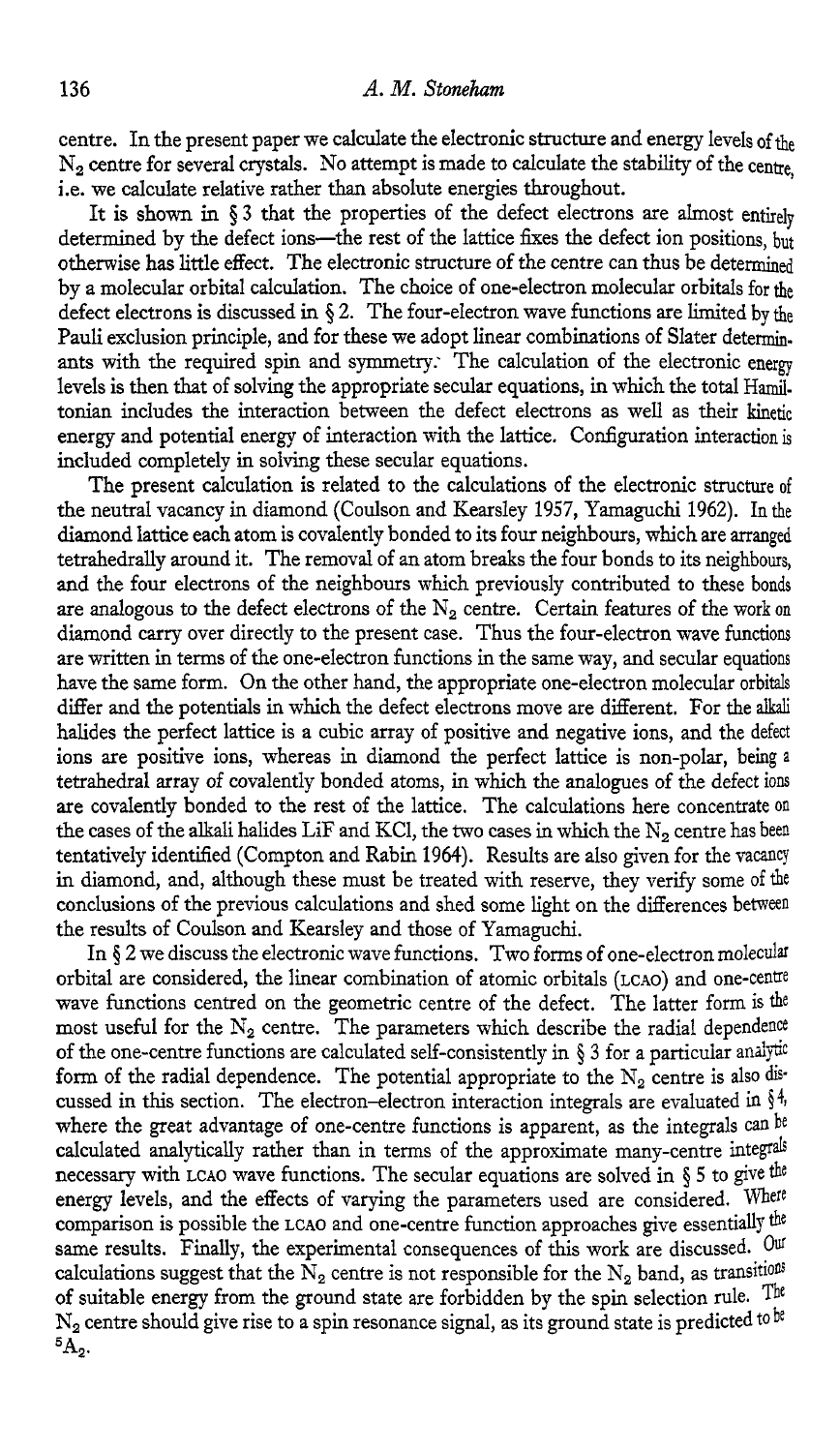# **2. me electronic wave functions**

The N<sub>2</sub> centre is illustrated in figure 1. We label the four defect ions A, B, C, D, which are all a distance *R* from the geometric centre P of the defect. In the LCAO picture the one-electron molecular orbitals are combinations of the atomic orbitals  $a, b, c, d$ (centred on **A,** B, C, D respectively) which transform correctly under the symmetry group  $T_d$  of the defect. These are

$$
v' = \frac{a+b+c+d}{(1+3S)^{1/2}}
$$

which forms a basis for the representation **A,,** and

$$
t_x' = \frac{a+b-c-d}{(1-S)^{1/2}}
$$

$$
t_y' = \frac{a-b-c+d}{(1-S)^{1/2}}
$$

$$
t_z' = \frac{a-b+c-d}{(1-S)^{1/2}}
$$

which form a basis for the representation  $T_2$  of  $T_d$ . In these  $S = \langle a|b \rangle$  is the overlap between the atomic orbitals. When *5'* is large it is more appropriate to use wave functions centred on P. If  $r$  is the distance from P, then corresponding one-centre functions are

$$
v = R_v(r)\left(1+\gamma\frac{xyz}{r^3}\right)\left(1+\frac{\gamma^2}{105}\right)^{-1/2}
$$
  

$$
t_z = R_t(r)\left(\frac{xy}{r^2}+\delta\frac{z}{r}\right)\left(\frac{1+5\delta^2}{15}\right)^{-1/2}
$$
 (1)

with similar expressions for  $t_x$  and  $t_y$ . The angular terms are the simplest terms of the correct symmetry with even and odd parity respectively. Both parities are necessary, as the centre does not have inversion symmetry.

The atomic orbitals *a, b,* c, *d* are usually taken to be a linear combination of **an** s orbital and a p orbital symmetric about the axis joining the atom in question to P. The corresponding atomic radial functions are conveniently given by the approximate analytic forms due to Slater (1930)-if  $r_i$  is the distance from atom *i* these radial functions have the form  $r_1^n \exp(-cr_1)$ . Clearly  $\exp(-cR)$  is a measure of the overlap of the atomic functions, although the overlap also depends on the relative fractions of s and P orbitals, for example. For diamond, LiF and KCl respectively  $exp(-cR)$  is  $0.082$ , **0.323** and 0.237. Whilst it is reasonable to use a **LCAO** function for diamond the overiap is much larger in the other two cases, where the one-centre functions are more appropriate.

**A** comparison of the **LCAO** and one-centre functions suggests that for a first orientation  $\gamma = 1/\delta = 0$  is a good choice for  $\gamma$  and  $\delta$ . Thus if the atomic orbitals are a linear combination of s and p orbitals, as mentioned earlier, then the LCAO orbitals have the Properties, irrespective of the details of the radial functions,

$$
v'\left(r,\frac{r}{r}\right) = +v'\left(r,\frac{-r}{r}\right)
$$

$$
t'\left(r,\frac{r}{r}\right) = -t'\left(r,\frac{-r}{r}\right)
$$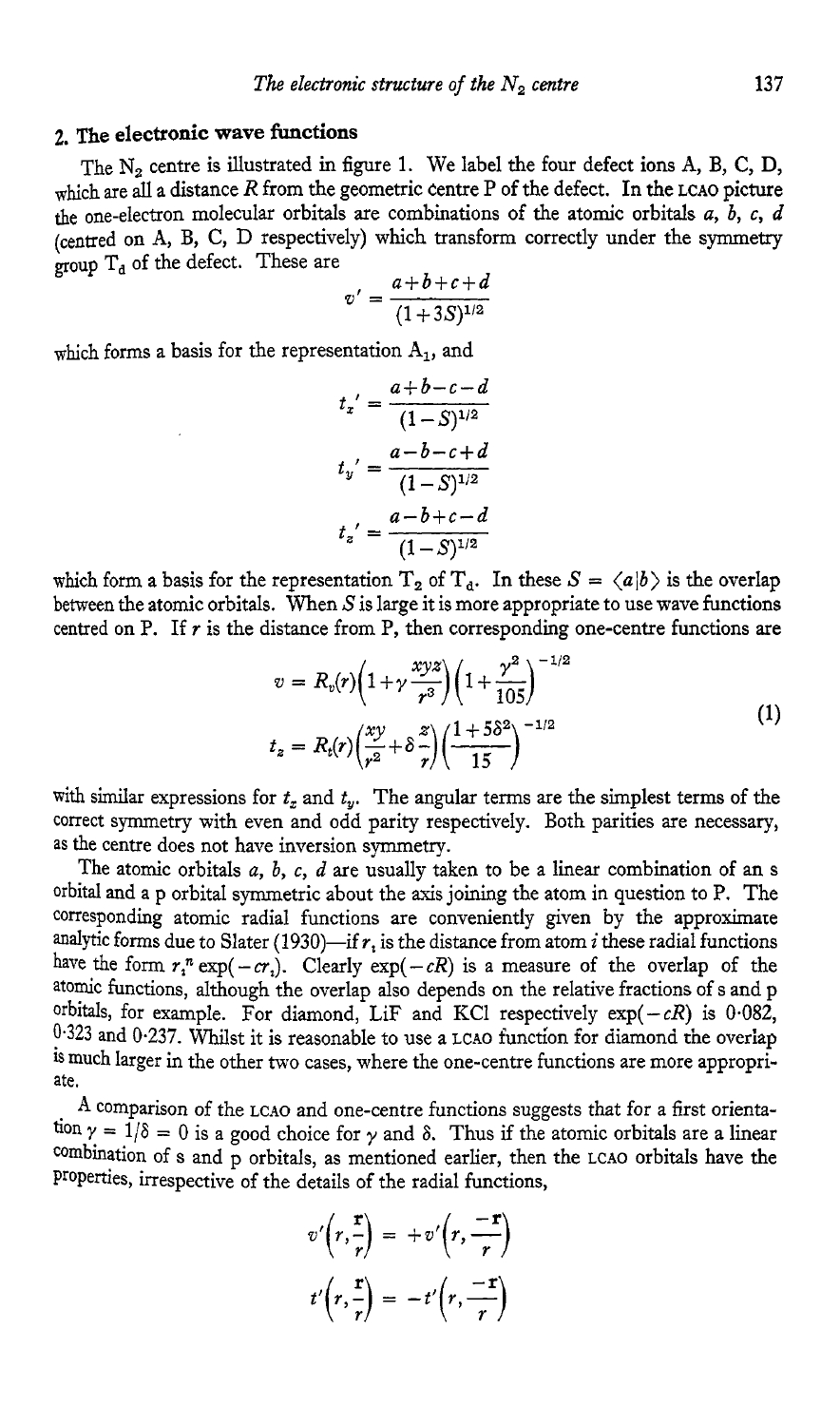for  $r = 0$  and  $r = \infty$ --thus for very small or very large  $r$  the  $v$  orbital has even parity and the *t* orbital odd parity. For the one-centre functions (1) this would imply  $\gamma = 1/\delta = 0$ , and these values will be adopted in most of the present calculations, Gourary and Fein (1962) used one-centre functions with this particularly simple angular form in a similar context, and we will refer to the case  $\gamma = 1/\delta = 0$  as the GF limit.

The radial functions  $R_n(r)$  and  $R_n(r)$  adopted have the simple (unnormalized) form

$$
R_v \sim \exp\left(-\nu \frac{r}{R}\right)
$$
  

$$
R_t \sim \exp\left(-\theta \frac{r}{R}\right)
$$
 (2)

in which  $\nu$  and  $\theta$  are determined by a self-consistent calculation in § 3.



Figure 2. Schematic energy level **diagram** for the one-electron molecular orbitals: *(b)* illustrates the  ${}^5A_2$  state, *(c)* the  ${}^3T_1$  state and *(d)* a singlet state, such as <sup>1</sup>E.

The one-electron molecular orbitals are shown schematically in figure  $2(a)$ , in which the energy  $\Delta$  is solely due to differences in electronic kinetic and potential energy. The four defect electrons can be put into the four molecular orbitals in a variety of ways. The exclusion principle reduces the number of possible configurations to three:  $(v^2t^2)$ , ( $vt^3$ ) and ( $t^4$ ), where  $(v^n t^{4-n})$  corresponds to *n* electrons in a molecular orbital of symmetry  $A_1$  and  $4-n$  electrons in orbitals of symmetry  $T_2$ . Suitable linear combinations of Slater determinants can be found for each configuration which form bases for the irreducible representations of  $T_a$ .

The methods of obtaining these four-electron wave functions have been described in detail by Coulson and Kearsley (1957), whose table 3 gives them in terms of the **one**electron wave functions. Their discussion will not be reproduced here. We shall, however, single out three four-electron states (<sup>1</sup>E and <sup>3</sup>T<sub>1</sub> of  $v^2t^2$ , and <sup>5</sup>A<sub>2</sub> of  $vt^3$ ) for particular discussion, **as** in all cases one of these forms the ground state of the centre.

The defect electrons have parallel spins in the  ${}^5A_2$  state shown in figure 2(b) and, by the exclusion principle, have orthogonal spatial wave functions. By avoiding each other they reduce the electron-electron interaction, which will favour this state energetically if the kinetic and potential energy terms (of order **A)** are small compared with the electronelectron interaction. Exactly these arguments lead to Hund's rules in the theory of atomic structure and to the weak field limit of ligand field theory. Analogy with the strong field limit of ligand field theory suggests a  ${}^{3}T_{1}$  ground state, as in figure  $2(c)$ An electron in a *v* orbital has lower potential and kinetic energy than one in a *t* orbital, and if this energy difference  $\Delta$  is large the  $v^2t^2$  configuration will be favoured rather than the  $vt^3$  configuration. The *t* electrons in the  ${}^{3}T_1$  state have parallel spins and, <sup>as</sup> outlined above, will tend to give the lowest energy when the interaction between defed electrons is large. By contrast the <sup>1</sup>E state has zero total spin, and provides an analogue of kinetic superexchange in antiferromagnetism (Anderson 1963). The antiparallel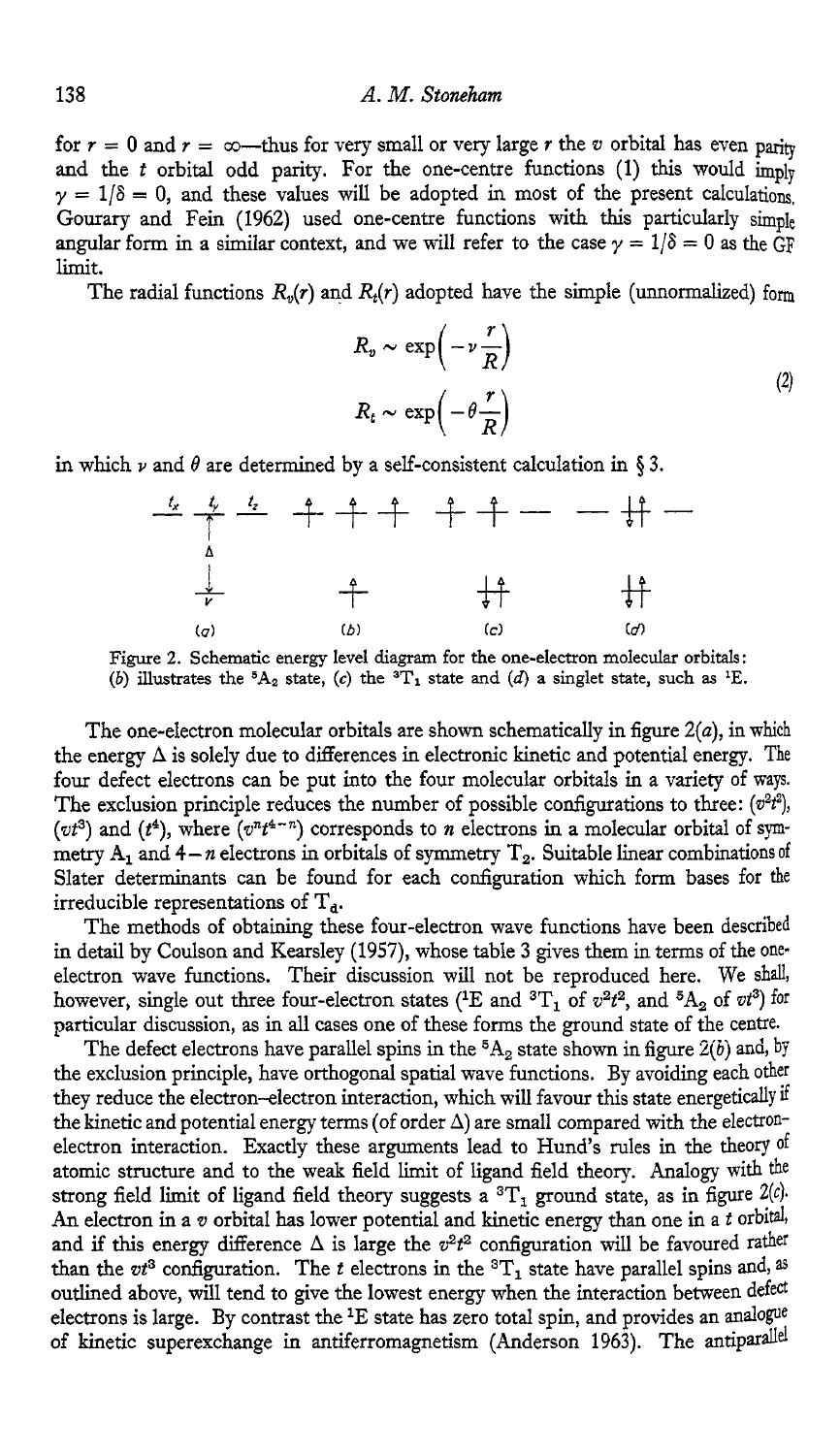electron spins give orthogonal spin functions so that the spatial wave functions can overlap and spread out, thus reducing kinetic energy. The singlet state is favoured if the electron-electron interaction energy is small compared with the kinetic energy. This is shown schematically in figure  $2(d)$ . There are three singlet states within the  $v^2t^2$  configuration. CouIson and Kearsley have shown that the lE state is the most stable of these.

Within the configurations which can be obtained from the molecular orbitals considered, the <sup>5</sup>A<sub>2</sub> state is the only one with spin 2. There are therefore no allowed optical transitions between the <sup>5</sup>A<sub>2</sub> state and the other states of this group. On the other hand, both the  ${}^{5}A_{2}$  and  ${}^{3}T_{1}$  states should give rise to spin resonance. The allowed optical transitions from  ${}^{3}T_{1}$  are to those with the same spin and of  $A_{2}$ , E, T<sub>1</sub> or T<sub>2</sub> symmetry. The <sup>1</sup>E state has spin zero, giving no spin resonance, and has allowed optical transitions to states of  $T_1$  or  $T_2$  symmetry with the same multiplicity. Both the  ${}^{3}T_1$  and <sup>1</sup>E states are orbitally degenerate. The Jahn-Teller theorem (Griflith 1961, p. 209) predicts that if such a state is the ground state the centre will distort, removing the degeneracy and giving a ground state of lower energy. In the present case suitable distortions for the **3T1**  state have E or  $T_2$  symmetry, and for the <sup>1</sup>E state have E symmetry.

#### **3. The potential and the parameters of the radial functions**

Two basic assumptions will be made concerning the potential in which the defect electrons move. The first is the 'point ion' approximation in which the ions are regarded as point charges of the appropriate sign (Gourary and Adrian 1960). This has been used for F and M centres with some success, and it has proved **a** valuable starting point for more sophisticated treatments. For details we refer to the reviews by *Gourary* and Adrian (1960) and Gourary and Fein (1962). The second approximation is that only the spherically symmetric part of the potential need be considered. This has been successfully used in almost all cases in which the point ion model has been adopted, and it has been shown (Kubler and Friauf 1965) that for the F centre better results are obtained with only the spherically symmetric part of the potential than when other cubic terms are included. Further, if the potential of the defect ions is expanded in cubic harmonics it is found that the first, second and fifth terms are zero by symmetry and that the expectation values of the third, fourth and sixth terms tend to cancel over a wide range of  $\delta$  and  $\gamma$ . It is plausible to expect the cancellation to continue beyond the sixth-order harmonics and that in any case the influence of such highly anisotropic terms would be small.

and negative ions. It follows from the two approximations that the potential due to these **1s** zero. The main influence of these ions is that they constrain the defect ions to remain close to their sites in a perfect lattice—thus  $R$  is not treated as a variational parameter, as it might be in a molecular calculation. The neglect of these ions may be justified more directly, as for each ion at **r** there is one of opposite sign at  $-r$ . The potential due to the rest of the lattice has therefore predominantly odd parity and has a zero expectation for wave functions of definite parity. In addition the potential is zero *along* the cube axes through the centre P of the defect. Coulson and Kearsley (1957) and Gourary and Fein (1962) have also justified the neglect of the rest of the lattice from the LCAO viewpoint. Their work shows that, as we are interested in relative rather than absolute energy levels, the exchange interaction of the defect electrons with those of the rest of Each shell of ions ourside the four defect ions contains equal numbers of positive the lattice may be neglected.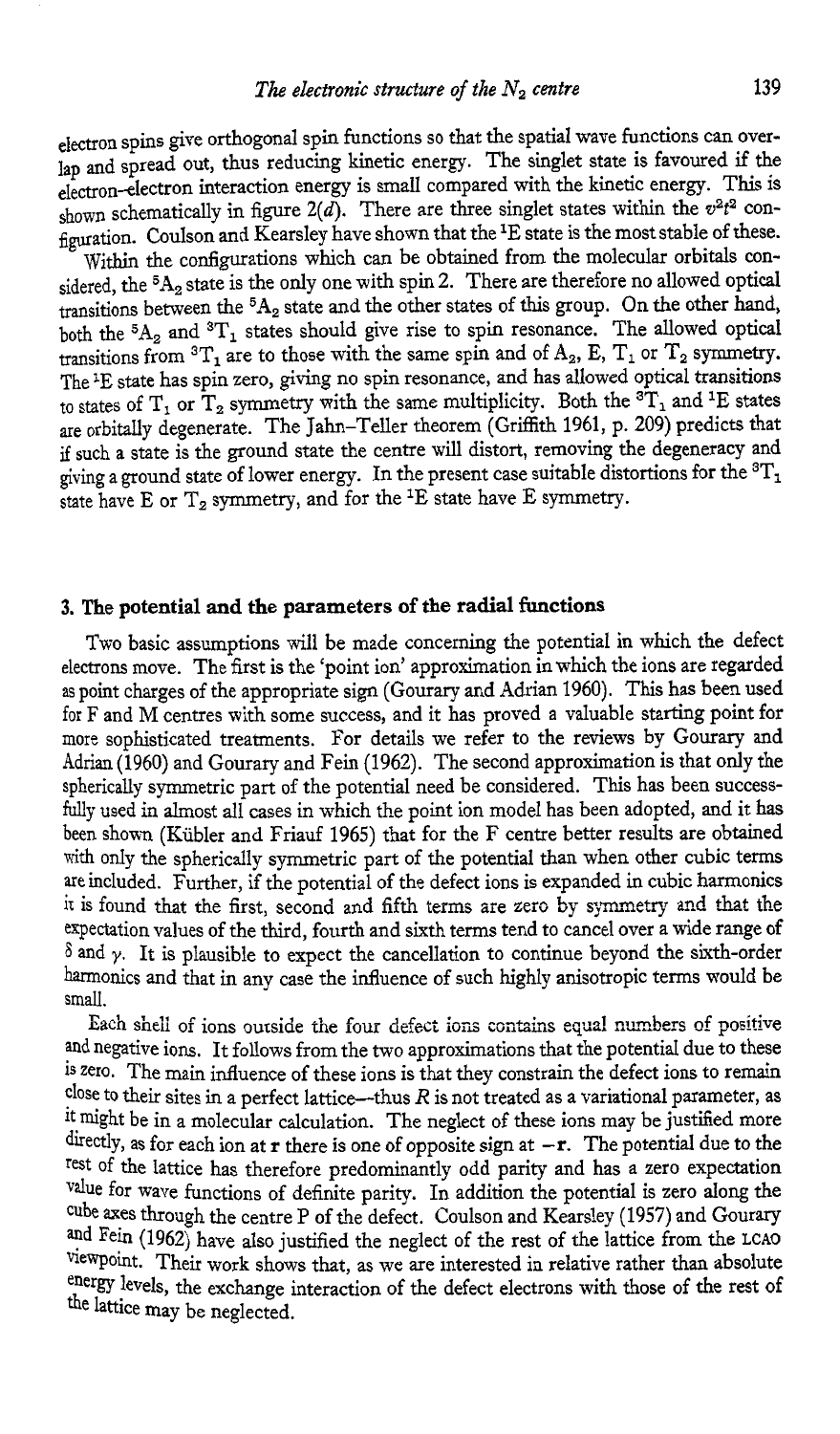centre functions **(1)** are

The expectation values of the sum of the potential and kinetic energies for the one-  
tre functions (1) are  

$$
v: \frac{1(1+(25/105)\gamma^2)}{2(1+(1/105)\gamma^2)} \left(\frac{v}{R}\right)^2 - \frac{4}{R} \left\{1 - (1+\nu)e^{-2v}\right\}
$$

$$
t: \frac{5(3+5\delta^2)}{2(1+5\delta^2)} \left(\frac{\theta}{R}\right)^2 - \frac{4}{R} \left\{1 - (1+\theta)e^{-2\theta}\right\}
$$
(3)

in atomic units. It is clear that the kinetic energy of the *v* electron increases enormously with  $\gamma$ , and for this reason it is plausible to make  $\gamma$  small, as in the GF limit.

The values of  $\nu$  and  $\theta$  in (2) are calculated by minimizing the total energy of the four electrons in the Hartree approximation with respect to these variables. In the calculation of  $\nu$  and  $\theta$  (but not elsewhere) we replace the electron-electron interaction term in the total energy by its value when the electronic charge distributions are averaged over angles. This approximation is used in Hartree's self-consistent field method (see, for example, Slater **1960,** p. **213)** and results in a considerable simplification. For each configuration  $(v^2t^2, vt^3$  or  $t^4$ ) the minimization of the energy with respect to *v* and  $\theta$  leads to two equations which are solved simultaneously to give the values of these parameters. Thus the one-centre functions are rather more flexible than the **LCAO** functions, for the **LCAO** functions are the same in each configuration, whereas the one-centre functions are chosen self-consistently within each configuration. Values of  $\nu$  and  $\theta$  are given in table 1.

|  |  |  | Table 1. The values of $\nu$ and $\theta$ |  |  |  |  |  |
|--|--|--|-------------------------------------------|--|--|--|--|--|
|--|--|--|-------------------------------------------|--|--|--|--|--|

| Lattice                | Configuration | ν     | θ       |  |
|------------------------|---------------|-------|---------|--|
| Diamond                | $v^2t^2$      | 1.378 | 0.610   |  |
| $(R = 1.54 \text{ Å})$ | $\tau t^3$    | 1.495 | 0.688   |  |
|                        | $t^4$         |       | 0.755   |  |
| LiF                    | $v^2t^2$      | 1.427 | 0.637   |  |
| $(R = 1.74 \text{ Å})$ | $vt^3$        | 1.527 | 0 714   |  |
|                        | $t^4$         |       | 0.789   |  |
| KCl                    | $v^2t^2$      | 1.445 | 0 776   |  |
| $(R = 2.62 \text{ Å})$ | $vt^3$        | 1.650 | 0840    |  |
|                        | $n^{4}$       |       | 0 9 1 0 |  |

In general,  $\nu \sim 1.5$  and  $\theta \sim 0.7$ . With these values 92% of the *v* orbital charge and 51% of the *t* orbital charge lie within the sphere passing through the first shell of ions beyond the defect ions.

In calculating the energy levels we need  $\Delta$ , the difference in potential energy and kinetic energy between the configuration  $v^{n-1}t^{m+1}$  and the configuration  $v^n t^m$ . This corresponds to  $A-B$  in the notation of Coulson and Kearsley (1957), although here  $\Lambda$ depends on *n*. Thus  $\Delta'$  refers to the  $(vt^3)(v^2t^2)$  energy difference and  $\Delta''$  to the  $(t^4)(vt^2)$ difference.  $\Delta$  can be derived directly from the expressions (3) and the values of  $\theta$  and  $\psi$ ; values of  $\Delta$  are given in table 2 in the GF limit. From this table it can be seen that  $v, \theta$ and  $\Delta$  vary relatively little with configuration. The mean value of  $\Delta$  satisfies the Ive law (see Gourary and Adrian 1960),  $\Delta \sim 16.82 R^{-1.54}$  ev, where *R* is in Å. Expenmentally the corresponding relation for F-band energies is  $E_F \sim 17.63 R^{-1.84} e^{\gamma}$ (Gourary and Adrian **1960).** For diamond **A** agrees with Coulson and Kearsley's LCho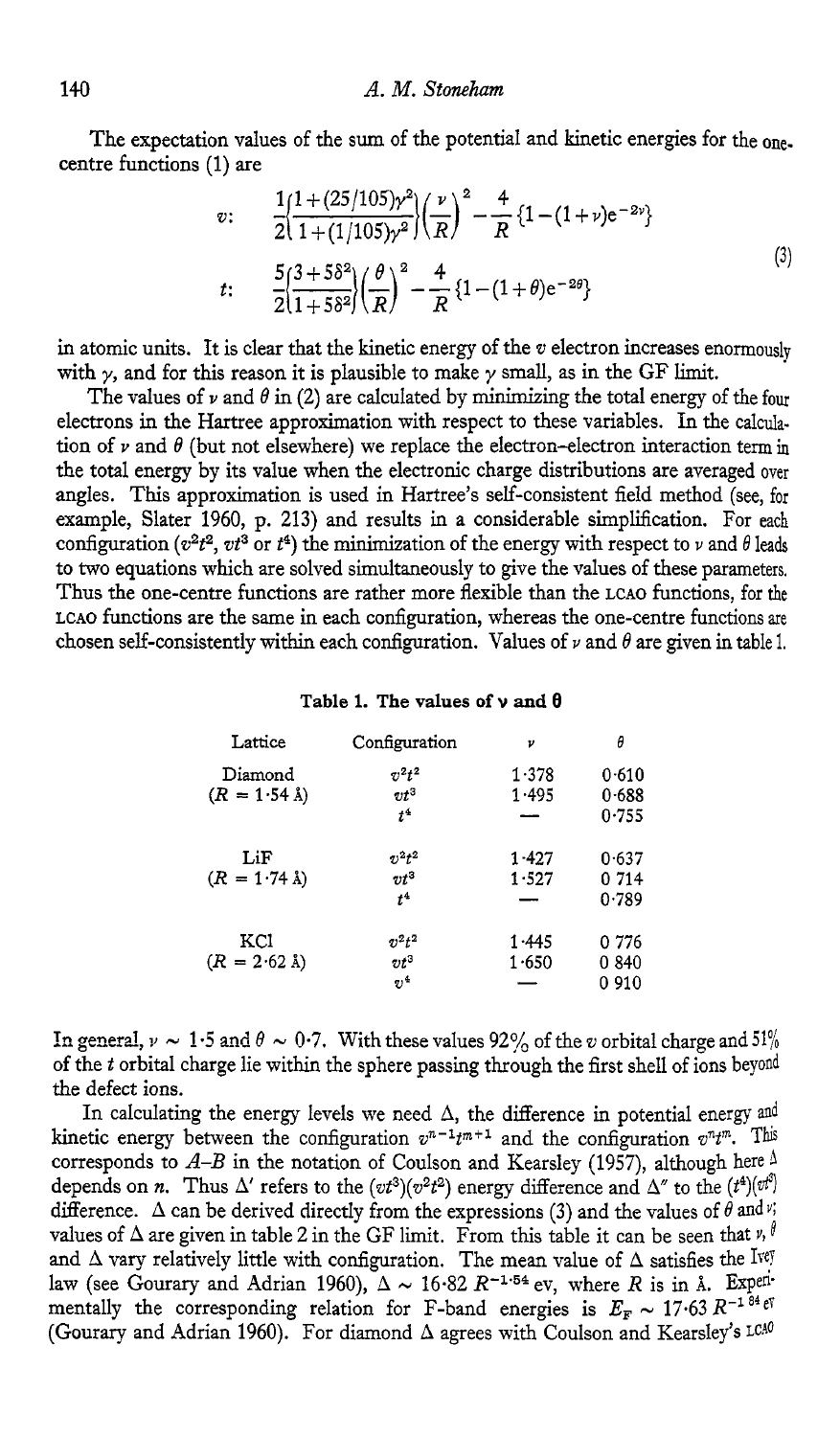estimates which are **6.714** ev (unmodified) and **9.770** ev (modified calculation), **Finally,**  it should be mentioned that if  $1/\delta$  is increased from zero, with  $\gamma = 0$ , the fractional change in  $\Delta$  is of order  $2/(5\delta^2 + 1)$  and is less than  $2\%$  for  $1/\delta$  as large as 0.2. This

#### Table 2. The values of  $\Delta$ ,  $\Delta'$  and  $\Delta''$  in ev

| Crystal | $\Delta'$ (ev) | $\Delta''$ (ev) | $\Delta$ (ev) |
|---------|----------------|-----------------|---------------|
| Diamond | 8.602          | 8.764           | 8.683         |
| LiF     | 6.944          | 7.790           | 7.367         |
| KCI     | 3.975          | 4.254           | 4.115         |

 $\Delta'$  is a  $(vt^3) - (v^2t^2)$  energy difference, and  $\Delta''$  a  $(t^4) - (vt^3)$  energy difference;  $\Delta = \frac{1}{2}(\Delta' + \Delta'')$ .

change in  $\Delta$  includes the implicit dependence of  $\nu$  and  $\theta$  on  $\delta$ . The neglect of the anisotropic terms in the potential can be justified by estimating their corrections to  $\Delta$  in firstorder perturbation theory. In the GF limit the terms up to the sixth-order cubic harmonic change **A** by less than **20%,** representing a rather complete cancellation between the fourth- and sixth-order terms.

## **4. The calculation of electron-electron interaction integrals**

interaction integrals of the general form The energy levels may be expressed in terms of  $\Delta$  and a number of electron-electron

$$
\langle p q r s \rangle = \int \int d \mathbf{r}_1 d \mathbf{r}_2 p^* (\mathbf{r}_1) r(\mathbf{r}_1) \frac{1}{|\mathbf{r}_1 - \mathbf{r}_2|} q^* (\mathbf{r}_2) s(\mathbf{r}_2)
$$

in which p, q, r, s are normalized wave functions. The seven integrals of this type are

$$
G \equiv J_{0000} \equiv \langle v v v v \rangle, \qquad G \equiv J_{0011} \equiv \langle v v t_z t_z \rangle
$$
  
\n
$$
D \equiv J_{1111} \equiv \langle t_z t_z t_z t_z \rangle, \qquad J \equiv J_{1122} \equiv \langle t_z t_z t_z t_z \rangle
$$
  
\n
$$
E \equiv J_{0101} \equiv \langle v t_z v t_z \rangle, \qquad K \equiv -J_{0123} \equiv \langle v t_z t_y t_z \rangle
$$
  
\n
$$
F \equiv J_{1212} \equiv \langle t_z t_z t_z t_z \rangle,
$$
\n(4)

where the notations of both Coulson and Kearsley **(1957)** and of Yamaguchi **(1962)** are given for convenience. In the GF limit the *K* integral vanishes from parity considerations.

As one-centre wave functions are used these integrals can be calculated analytically in exactly the same way as such integrals are found for atoms (Condon and Shortley 1951)- The angular parts of the wave functions are first broken down into sums of spherical harmonics and the integrals split into a sum of products of radial integrals and tabulated angular integrals. The radial integrals are of the form

$$
R_k(pqrs) = \int_0^\infty dx \frac{P^*(x)R(x)}{x^{k-1}} \int_0^x dy Q^*(y)S(y)y^{k+2}
$$
  
+ 
$$
\int_0^\infty dx P^*(x)R(x) x^{k+2} \int_x^\infty dy \frac{Q^*(y)S(y)}{y^{k-1}}
$$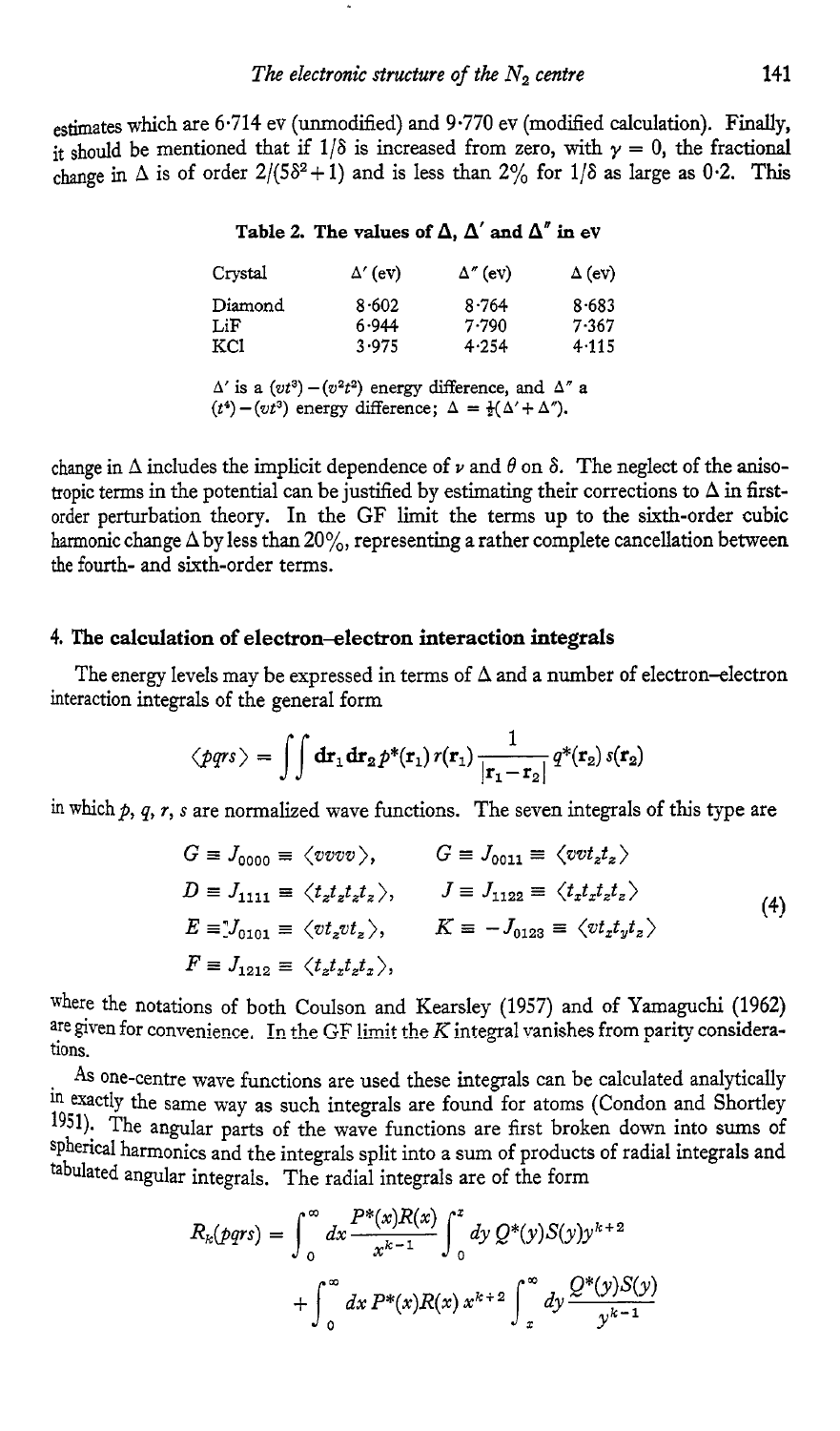where  $P$ ,  $Q$ ,  $R$  and  $S$  are the radial parts of  $p$ ,  $q$ ,  $r$ ,  $s$  respectively. In the GF limit  $y = 1/\delta = 0$  we have

$$
C = R_0 \t G = \frac{1}{3}R_1
$$
  
\n
$$
D = R_0 + \frac{1}{25}R_2 \t J = \frac{3}{25}R_2
$$
  
\n
$$
E = R_0 \t K = 0
$$
  
\n
$$
F = R_0 - \frac{2}{25}R_2
$$
\n(5)

in which the  $R_k$  must be calculated using the radial functions appropriate to the integral involved. The corresponding expressions for arbitrary  $\gamma$ ,  $\delta$  are given in the appendix, With the exponential radial functions (2)  $P^*R$  and  $Q^*S$  are of the form  $\exp(-\beta' r/R)$ ,  $\exp(-\beta''r/\hat{R})$  respectively. The  $R_k$  are particularly simple if  $\beta' = \beta'' = \beta$ , i.e. for  $C(\beta = 2\nu)$ , for  $G(\beta = \theta + \nu)$  and for  $D$ ,  $F$  and  $J(\beta = 2\theta)$ . Table 3 gives the  $R_k$  in these cases. For comparison we note that for delta-function radial functions  $(|R'(r)|^2 \sim \delta(r-b)$ , in which all the charge is at  $r = b = \beta^+ R/2$ , all the  $R_k$  are equal to  $8.309\beta$ <sup>+</sup>/R ev. The two remaining cases where  $\beta' \neq \beta''$  cases (E and K) are more complicated. Here we use the results of table 3 with  $2\beta = \beta' + \beta''$ , but multiply the

#### **Table 3. The radial integrals**  $R_k$  **in ev**

| $R_{\rm o} = 4.4963~\beta/R$ | $R_3 = 7.2972 \frac{\beta}{R}$ |
|------------------------------|--------------------------------|
| $R_1 = 2.6978 \ \beta/R$     | $R_4 = 7.8958 \ \beta/R$       |
| $R_2 = 6.8210 \ \beta/R$     | $R_5 = 8.5648 \ \beta/R$       |
|                              | $R_8 = 9.3698 \ \beta/R$       |

The radius  $R$  is in  $\lambda$ ;  $\beta$  is a dimensionless parameter which is  $2\nu$  for *C*,  $2\theta$  for *D*, *F* and *J*,  $\theta + \nu$  for *G*,  $(\theta + \nu)\Phi_k(\nu/\theta)$  for *E* and  $\frac{1}{2}(3\theta + \nu) \Phi_k \{\frac{1}{2}(1 + \nu/\theta)\}\$ for *K*.

 $R_k$  by a factor  $\Phi_k(\beta'/\beta'')$ . Although straightforward to calculate, the  $\Phi_k$  are complicated in form and will not be given in full. For the *E* integral  $\beta'/\beta''$  is  $\nu/\theta$ , or roughly 2;  $\Phi_0$  (2) is 0.8691 (0.6667 for delta-function radial functions),  $\Phi_1$  (2) is 0.7901 and  $\Phi_2$  (2) is 0.7538.  $\Phi_0$  alone is needed in the GF limit, and for general x<br>  $\Phi_0(x) = \frac{16x \cdot 1 + 3x + x^2}{5 \cdot (1 + x)^4}$ . is 0.7538.  $\Phi_0$  alone is needed in the GF limit, and for general x

$$
\Phi_0(x) = \frac{16x}{5} \frac{1+3x+x^2}{(1+x)^4}.
$$

The results of the calculations are given in table 4 for the GF limit; further values of the integrals are given in the appendix, and cover a wide range of  $\gamma$  and  $\delta$ .

In this table, the LCAO calculations for diamond are those of Coulson and Kearsley (1957) and Yamaguchi (1962). The delta-function form of the radial functions may be more appropriate in this case where the atomic orbitals have relatively small overlap, as they concentrate the charge near the defect ions. The use of the delta-function form increases  $C, D, E$  and  $F$  by a factor of 1.9 and  $G$  by about 3. These changes lead to much better agreement between the one-centre and LCAO values. ?'he *J* and *K* integrals remain much smaller in the one-centre results. This is not simply a result of using  $\gamma = 1/\delta = 0$ , for although both *J* and *K* can be increased by other choices of  $\gamma$  and  $\delta$ they do not become as large as the LCAO values. Coulson and Kearsley's 'modified' values are closest to the one-centre results. Despite their smalI size these integrals are in fact critical in determining the ground state and the optical transition energy. Indeed the differences between the results of Coulson and Kearsley and those of Yamaguchi can be largely attributed to differences in their estimates of these integrals.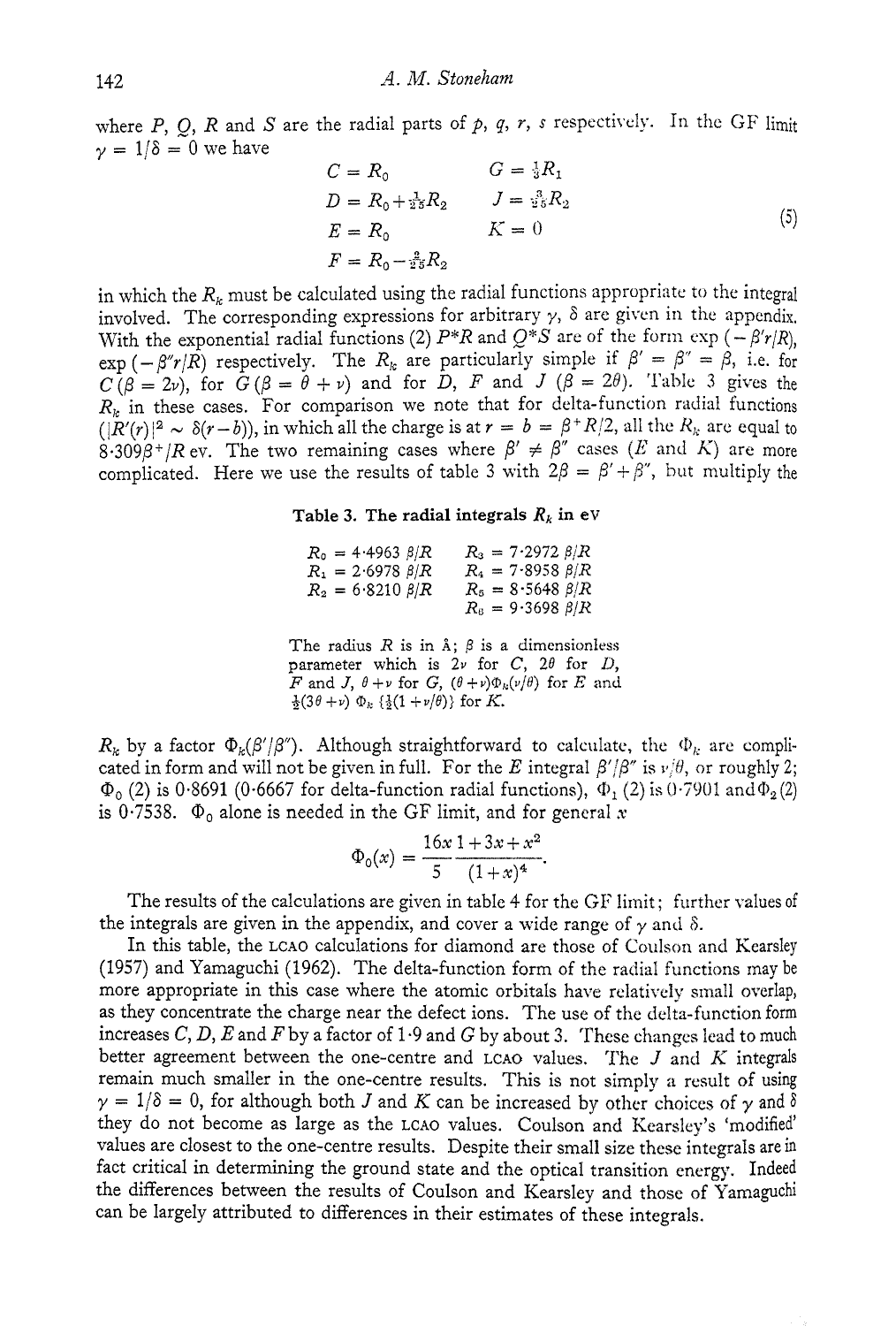|                                                                        | С                              | D                             | E                         | F                             | G                       | J                      | Κ                       |
|------------------------------------------------------------------------|--------------------------------|-------------------------------|---------------------------|-------------------------------|-------------------------|------------------------|-------------------------|
| Diamond<br>$(a)$ One-centre<br>(b)<br>LCAO                             | 5.669                          | 2.763                         | 3.596                     | 2.295                         | 0.828                   | 0.468                  | 0                       |
| Coulson & Kearsley<br>(unmodified)<br>(modified)<br>Yamaguchi (case 1) | 10.956<br>$10 - 207$<br>10.535 | 11.265<br>9.307<br>$11 - 127$ | 10.957<br>9.865<br>10.690 | $11 - 139$<br>8.954<br>11.024 | 2.854<br>1.700<br>3.042 | 2830<br>0.759<br>3.211 | 2.764<br>1.217<br>3.060 |
| LiF<br>One-centre<br>(a)<br>(b)<br>LCAO                                | 7.371<br>5.330                 | 3.488<br>5.926                | 4.634<br>5.107            | 2897<br>3.939                 | 1.066<br>1.204          | 0.591<br>0 3 6 5       | 0<br>0.508              |
| KC.<br>One-centre                                                      | 5.666                          | 3.057                         | 3.716                     | 2.539                         | 0.855                   | 0.518                  | 0                       |

#### **Table 4. Electron-electron interaction integrals** h **electron volts**

The one-centre values here refer to the GF limit  $\gamma = 1/\delta = 0$ .

The **LCAO** results for LiF take for the atomic orbitals Li **2s** orbitals centred on the defect ions. The various integrals can be calculated using the tables of Kotani *et al.*  **(1953).** On the whole there is good agreement between **LCAO** and one-centre results. The *K* integral is again an exception, being larger in the **LCAO** case. By raising **116** to the implausibly large value of **0.5** the two estimates become similar in magnitude.

In *summary,* the **LCAO** and one-centre calculations show reasonable agreement with the exception of the small integrals *J* and *K,* which are of importance in determining the ground state and transition energies.

#### **5. The energy level structure**

The secular equations which give the energy levels of the centre appear in table **2 of**  Xmaguchi **(1962)** and will not be reproduced here. The symmetry of the centre reduces these equations to three  $3 \times 3$  secular determinants for  $\text{^1E}, \text{^3T}_1$  and  $\text{^1T}_2$ , a  $2 \times 2$  determinant for <sup>1</sup>A<sub>1</sub> and 1 × 1 determinants for the remaining states,  ${}^{1}T_{1}$ ,  ${}^{3}A_{2}$ ,  ${}^{3}E$ ,  ${}^{3}T_{2}$  and  ${}^{5}A_{2}$ . In the GF limit  $\gamma = 1/\delta = 0$  parity arguments show that the  $\vec{K}$  integral vanishes, the  $3 \times 3$  determinants split into a  $2 \times 2$  and a  $1 \times 1$  determinant. Thus in this limit the largest secular determinant is  $2 \times 2$ . The low-lying energy levels are shown in figure 3.

# **5.1.** *Diamond vacancy*

The predicted ground state is <sup>3</sup>T<sub>1</sub>, lying 0.468 ev below the <sup>1</sup>E state, which Coulson and Kearsley and Yamaguchi found as the ground state in the **LCAO** case. In the **GF**  limit the sign of this energy difference does not depend on the form of the radial functions, as  $E(^{1}E) = E(^{3}T_{1}) + \frac{1}{25}R_{2}$ , where  $R_{2}$  is always positive. The energy difference is, however, similar in size to *G*, *J* and  $\tilde{K}$  and is sensitive to changes in these integrals. The integrals in turn are sensitive to  $\gamma$  and  $\delta$ , and for certain ranges of these the <sup>1</sup>E may be lowest. The largest effects come from the changes in *K.* Rather than investigate these in detail, we observe that the present one-centre approach is less appropriate to the vacancy in diamond **than** the **LCAO** approach, and it is unlikely to be reliable in predicting the order of two nearly degenerate states. The results of importance are that the ground state is not <sup>5</sup>A<sub>2</sub>, as predicted by Hund's rules, and that the two states lowest in energy (<sup>1</sup>E and <sup>3</sup>T<sub>1</sub>) are nearly degenerate. Both the LCAO and one-centre approaches agree on these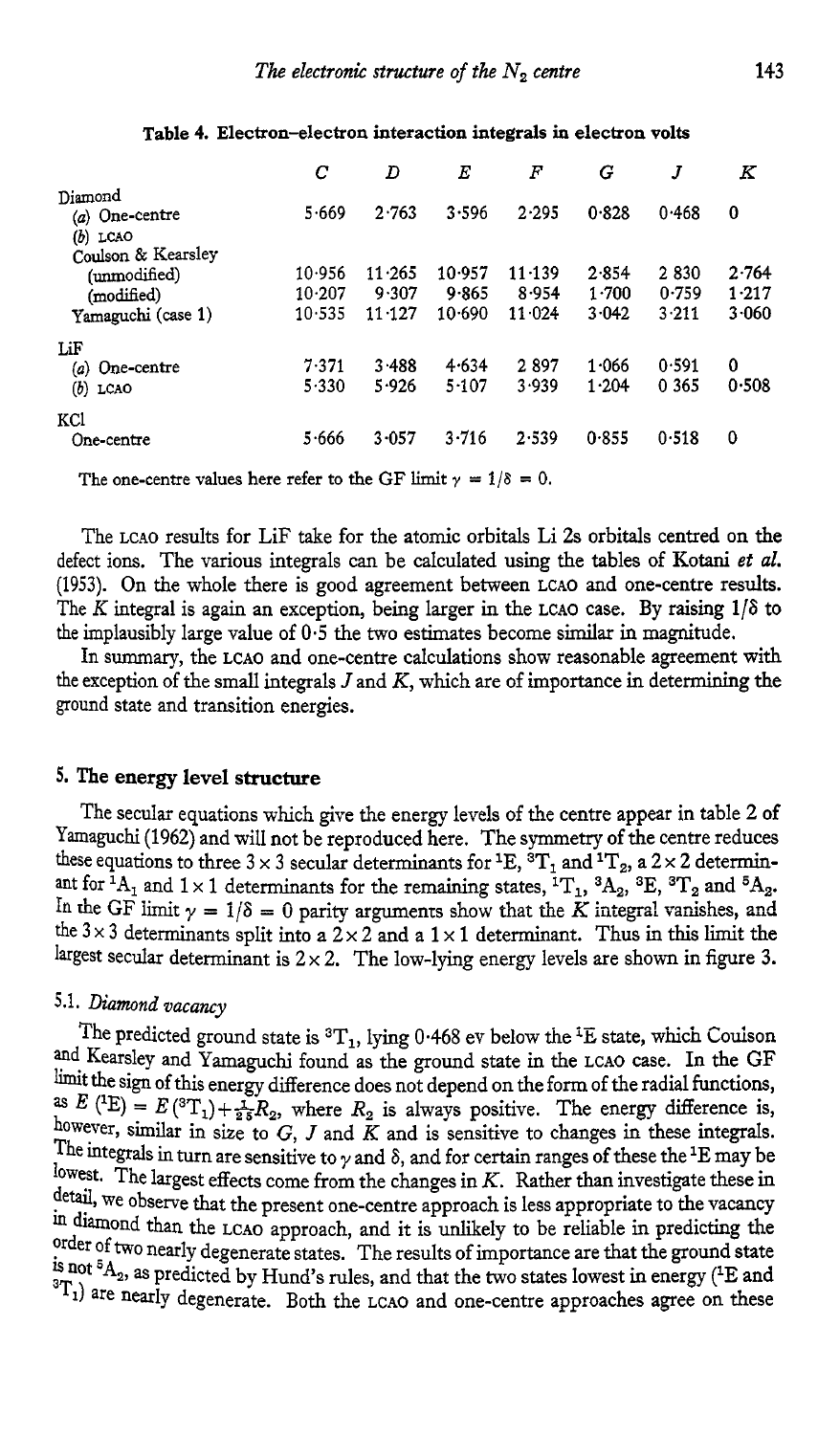points. The actual order of the <sup>1</sup>E and  ${}^{3}T_{1}$  states is further complicated by the fact that both these states should undergo Jahn-Teller distortions. In the GF limit the order of the energy levels, as shown in figure 3, is essentially the same as that of the  $2s^n2p^{4-n}$ levels of the free carbon atom (Slater 1960, chap. 15). The conclusion that the <sup>1</sup>E and <sup>3</sup>T, states are nearly degenerate may have some support from the spin resonance work of Owen (1965), who has observed a centre with a spin singlet ground state and a spin triplet excited state some 0.03 ev higher in energy. The centre may be a neutral vacancy or interstitial, possibly with a Jahn-Teller distortion.



Figure 3. The calculated energy levels of the centre: (a) diamond vacancy (LCAO, Coulson and Kearsley's modified result, with their  $P = -8.18$  ev), *(b)* diamond vacancy (one-centre calculation),  $(c)$   $N_2$  centre in LiF (LCAO),  $(d)$   $N_2$  centre in LiF (one-centre calculation), (e)  $N_2$  centre in KCl (one-centre calculation).

Coulson and Kearsley (1957) found that there was an allowed optical transition from their <sup>1</sup>E ground state, the energy of which was close to the  $1.678$  ev peak of the GRI band (Clark *et al.* 1956), and concluded that the neutral vacancy was responsible for this band. This is contrary to the conclusion of Yamaguchi (1962) and is not consistent with the influence of stress on the band (Runciman 1965). The present calculations predict allowed transitions from the lowest two states which are  ${}^{3}T_{1} \leftrightarrow {}^{3}T_{1}$ , with energy 4.01 ev, and <sup>1</sup>E  $\leftrightarrow$  <sup>1</sup>T<sub>2</sub>, with energy 0.47 ev. There are no other allowed transitions of energy less than 5 ev. Although these energies vary with  $\gamma$  and  $\delta$ , it does not seem possible to obtain energies near 2 ev, and it seems unlikely that the neutral vacancy is responsible for the GR1 band. This conclusion must be treated with some caution, for both the potential and the trial wave functions were chosen with the  $N_2$  centre in mind. However, the potential only enters the problem directly in  $\Delta$ , the value of which agrees well with the LCAO calculations. Further, the  ${}^1E \leftrightarrow {}^1T_2$  transition energy does not seem very sensitive to the choice of wave function-the use of the delta-function radial functions, which concentrate the electronic charges at a given value of *r,* only changes this transition energy by about **20%** from the value obtained above.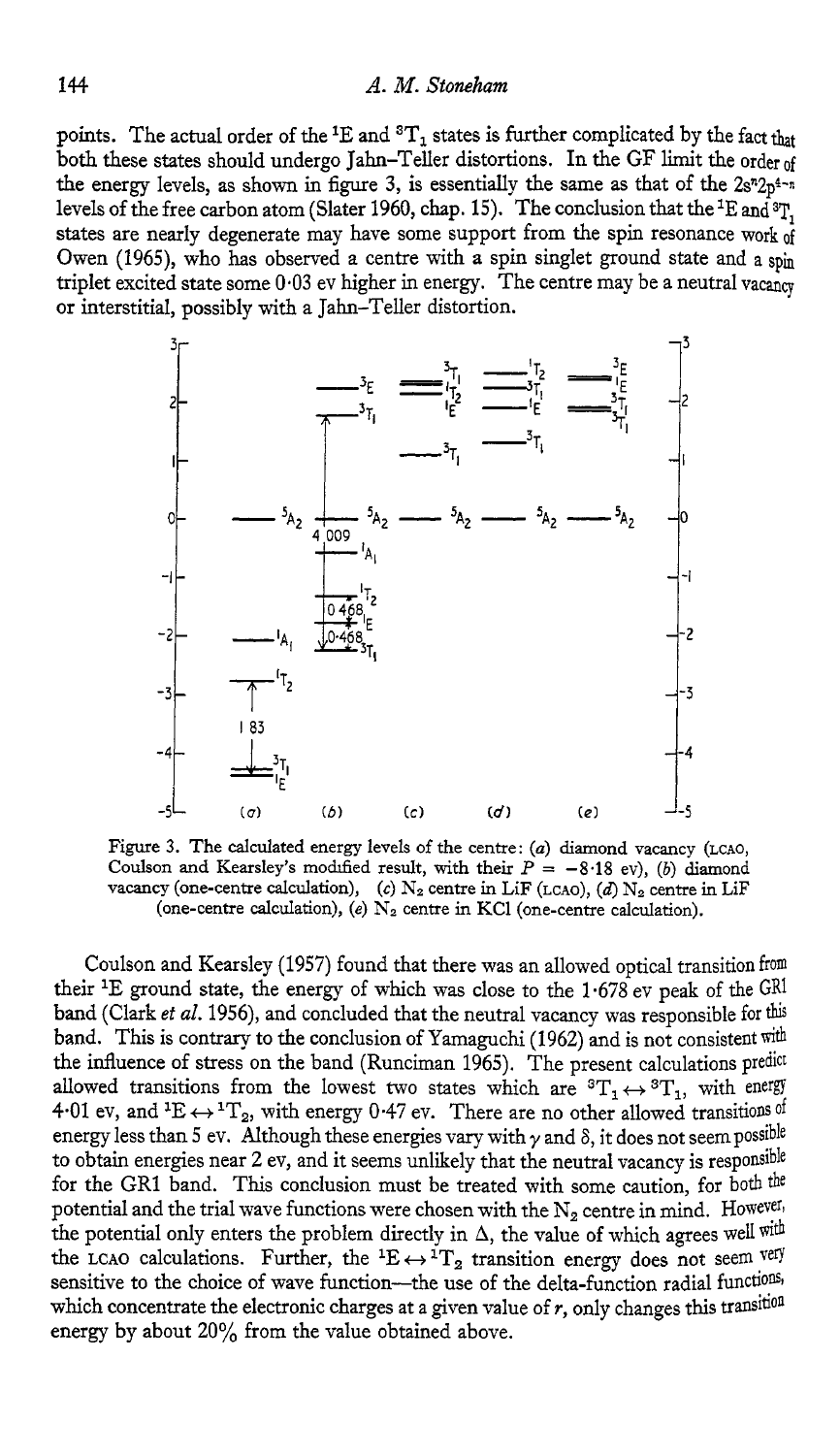# *5.2. LiF and KCl*

For these the predicted ground state is <sup>5</sup>A<sub>2</sub> from both one-centre and LCAO calculations. The first excited state,  ${}^{3}T_{1}$ , is closer to the ground state in LiF than KCl. Comparing the results for the three systems, we see that as  $R$  is reduced from 2.619 Å for KCl  $\frac{1}{10}$  1.741 Å for LiF and 1.5 Å for diamond the <sup>3</sup>T<sub>1</sub> ground state becomes more probable. This can be understood from the discussion of  $\tilde{\delta}$  2. The decrease in R raises both  $\Delta$ and the electron-electron interaction integrals, although **A** increases more rapidly. At low *R* this favours the  $v^2t^2$  configuration rather than the  $vt^3$  configuration from which  ${}^5A_2$ is derived.

The **5A,** state should give rise to spin resonance. As the *t* electron wave functions extend over several unit cells the line may be broadened by hyperfine interactions. Of the states under consideration  ${}^5A_2$  alone has spin 2; optical transitions from the  ${}^5A_2$ state are therefore forbidden by the spin selection rule. It is thus unlikely that the  $N_2$ band is caused by the  $N_2$  centre in either KCI or LiF.

#### **6. Conclusion**

The energy levels of the tetrahedral N centre in KC1 and LiF and of the neutral vacancy in diamond have been calculated. For diamond the ground state is not  ${}^{5}A_{2}$ , and the two lowest levels, <sup>1</sup>E and <sup>3</sup>T<sub>1</sub>, are nearly degenerate in energy. Neither of these states gives optical transitions, the energy of which is close to that of the GR1 band. For the N centres the ground state is **5A2.** This result contradicts the common view that aggregate F centres will have one optical absorption band of similar energy to the F **band**  (Pick 1960), for the spin selection rule forbids transitions from the  ${}^{5}A_{2}$  state. The tetrahedral N centre should be observable in spin resonance with spin 2.

Coulson and Kearsley (1957) and Yamaguchi (1962) considered the electronic structure of ionized centres in diamond. Two general conclusions can be drawn for ionized N centres of net charge  $\pm e$ . Firstly, whatever the ground state there is an allowed optical transition to some excited state derived from the same molecular orbitals. Secondly, the centre will have an odd number of electrons and will show spin resonance. Ionized centres have not been considered in the present article, as for the N centres the influence of lattice polarization on the energy levels raises important problems.

It is hoped to extend the present calculations to arbitrary  $R$  by adopting different radial functions for the even and odd parity terms in the wave functions, and uitimateiy by Using Hartree-Fock wave functions.

## **Acknowledgments**

C. Perrin for the numerical solution of the **LCAO** secular equations. The author wishes to thank Dr. A. B. Lidiard for helpful discussions, and Dr. R.

#### Appendix

*IO* 

 $\gamma$ ,  $\delta$  in terms of the  $R_k$ . For convenience we write  $g = \gamma / \sqrt{210}$ ; then we give here the values of the electron-electron interaction integrals for arbitrary

$$
C = R_0 + \frac{1.7143g^2R_3 + 0.3085g^4R_4 + 0.1565g^4R_8}{(1 + 2g^2)^2}
$$
  

$$
D = R_0 + \frac{(0.0816 + 0.5714\delta^2 + \delta^4)R_2 + 1.2245\delta^3R_3 + 0.0816R_4}{(1 + 5\delta^2)^2}
$$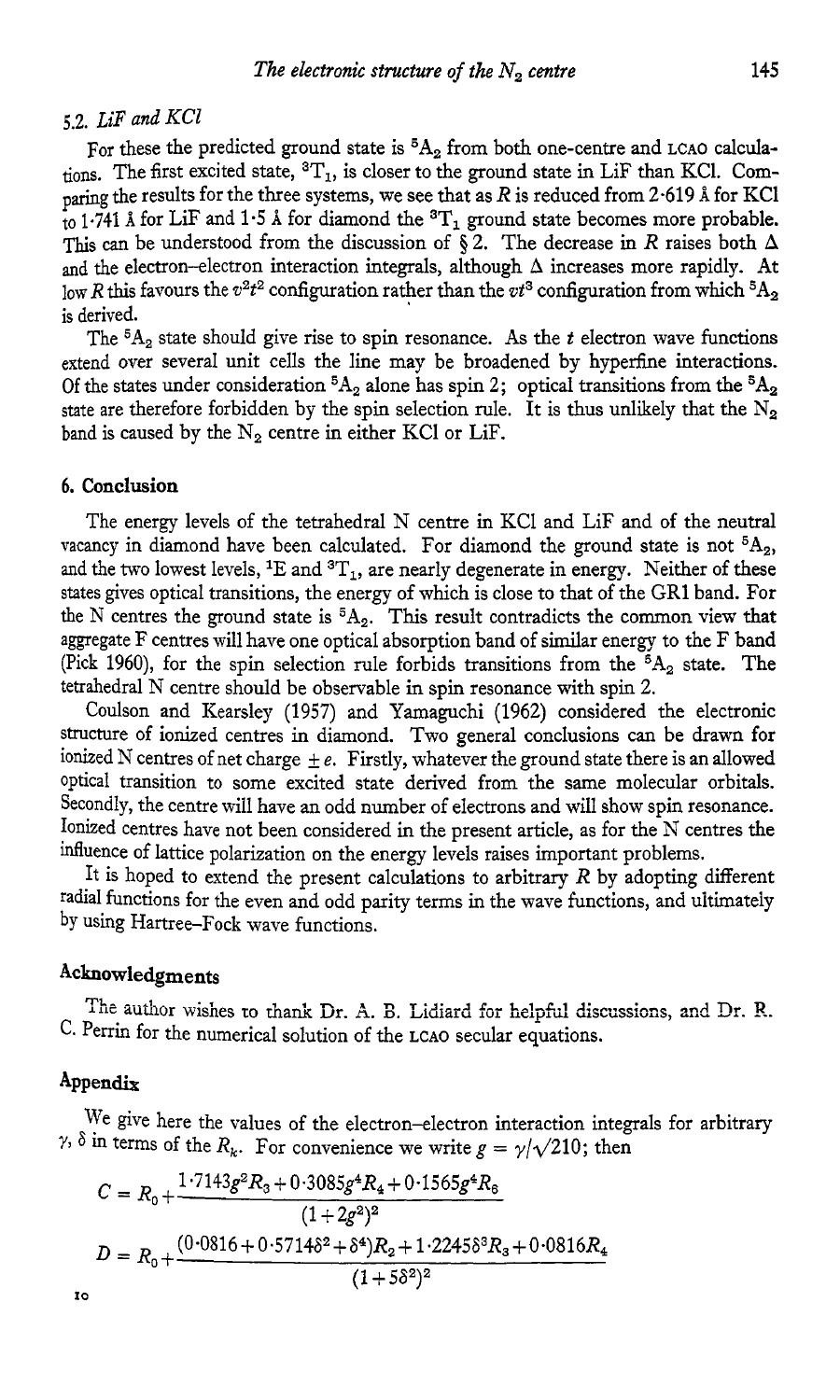$$
E = R_0 + \frac{1 \cdot 1828 \delta g R_3 + 0 \cdot 0808 g^2 R_4}{(1+5\delta^2)(1+2g^2)}
$$
  
\n
$$
F = R_0 + \frac{(-0 \cdot 0408 + 0 \cdot 5714 \delta^2 - 2\delta^4) R_2 + 0 \cdot 6122 \delta^2 R_3 - 0 \cdot 0091 R_4}{(1+5\delta^2)^2}
$$
  
\n
$$
G = \frac{(0 \cdot 2587 g^2 + 2 \cdot 3920 g \delta + 1 \cdot 6667 \delta^2) R_1 + (0 \cdot 2000 + 0 \cdot 8280 g \delta + 1 \cdot 200 g^2 \delta^2) R_2}{(1+5\delta^2)(1+2g^2)}
$$
  
\n
$$
+ \frac{0 \cdot 1270 g^2 R_3 + 0 \cdot 6349 g^2 \delta^2 R_4 + 0 \cdot 0892 g^2 R_5}{(1+5\delta^2)(1+2g^2)}
$$
  
\n
$$
J = \frac{5\delta^2 R_1 + (0 \cdot 0612 + 0 \cdot 8572 \delta^2 + 3\delta^4) R_2 + 0 \cdot 7959 \delta^2 R_3 + 0 \cdot 0453 R_4}{(1+5\delta^2)^2}
$$
  
\n
$$
K = \frac{(1 \cdot 2910 \delta^2 + 2 \cdot 4430 g \delta) R_1 + (0 \cdot 1107 + 0 \cdot 7746 \delta^2 + 0 \cdot 2469 g \delta + 0 \cdot 5760 g \delta^3) R_2}{(1+5\delta^2)^{3/2}(1+2g^2)^{1/2}}
$$
  
\n
$$
+ \frac{0 \cdot 3292 g \delta R_3 + 0 \cdot 1829 g \delta R_4}{(1+5\delta^2)^{3/2}(1+2g^2)^{1/2}}.
$$

Figure 4 shows the variation of these with g and  $\delta$  for  $R_k$  obtained using the exponential radial functions of equation (2). The  $R_k$  are, of course, different for each integral-for example,  $C$  only involves  $v$  electrons and  $D$  only  $t$  electrons-and to convert the values in figure 2 to electron volts they must be multiplied by  $\beta/R$  Å, where  $\beta$  was defined in §4.  $\beta$  is a function of *v* and  $\theta$ , and depends implicitly on g and  $\delta$ .



Figure 4. Schematic diagram of the electron-electron interaction integrals as functions of  $g = \frac{\gamma}{\sqrt{210}}$  and  $\delta$ . The curves shown are accurate for abscissae integral) or  $g = 0$  (other integrals);  $- + - + g = +1$ ;  $- - - - g = -1$ .